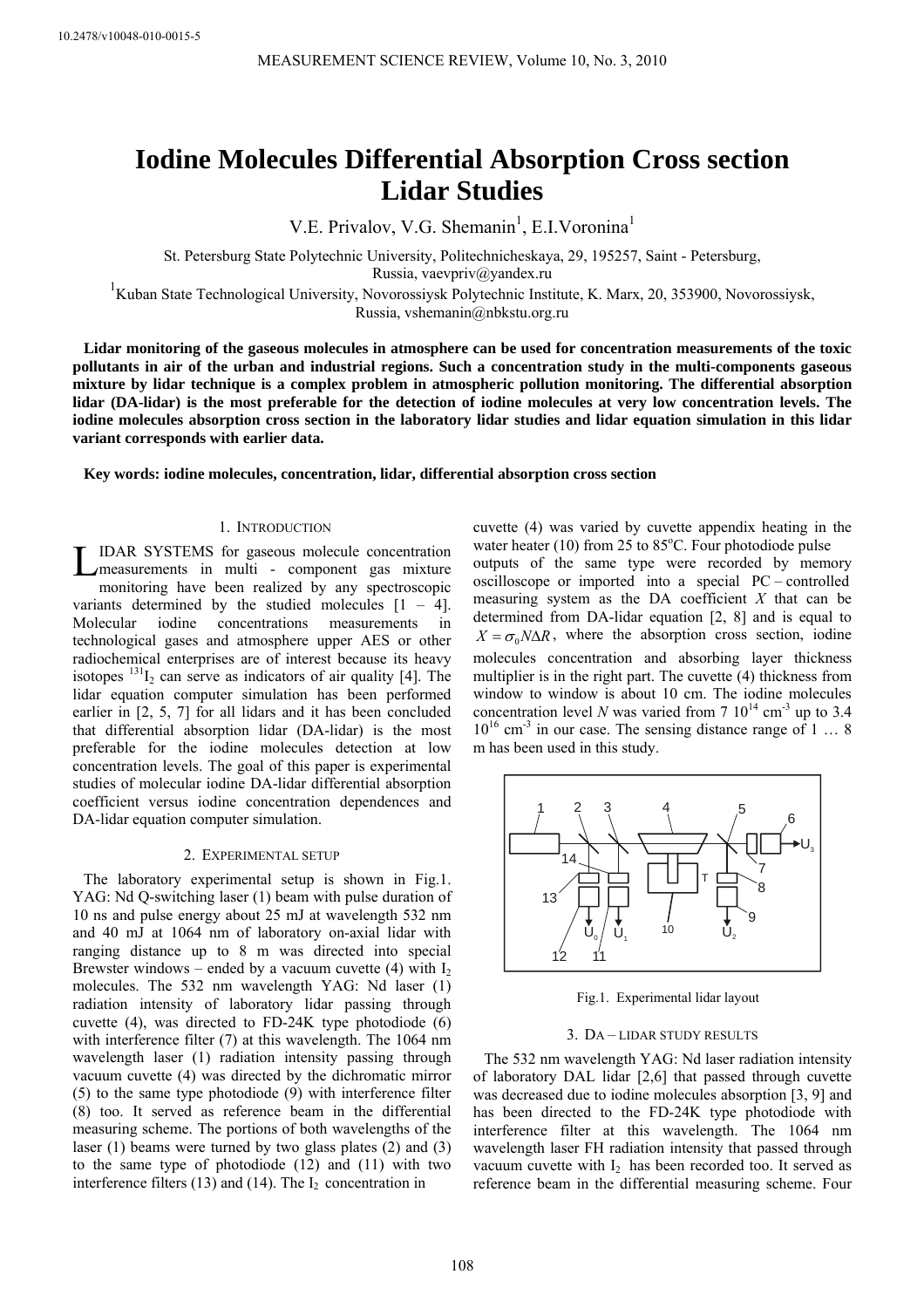photodiode pulse outputs of the same type were recorded by memory oscilloscope. These photodiode output measuring results at 4 m distance, for example  $U_0$  and  $U_1$  - the 1064 and 532 nm wavelength signals before cuvette, but *U2* and  $U_3$  - the same wavelength signals after passing through the cuvette in Fig.1., were converted into pulse energy values. The calibration studies were at first fulfilled for the photodiode receiving module transmission coefficient measuring. This transmission coefficient value  $K_f$  =  $4.5 \pm 0.5$  mJ/V was established by photodiode output amplifier coefficient change. These results allowed us to convert the output amplitude to pulse energy *E* in Table 1. The DA coefficient *X* values are shown in the last column of Table 1. The average measurement ratio error was equal to 8.5 % in our case. The measuring results at the sensing distance range from 1 to 8 m were coincided with our measurement accuracy. The plot of DA coefficient *X* (in arbitrary units) versus iodine molecules concentration *N* in  $10^{15}$  cm<sup>-3</sup> is exhibited in Fig.2. The iodine molecules absorption cross section at 532 nm wavelength was calculated as in [1]. It equals  $\sigma_0 = (1.88 \pm 0.37) 10^{-18}$  cm<sup>2</sup> in satisfactory confidence with data  $[3]$  - 4.6  $10^{-18}$  cm<sup>2</sup> at 590 nm wavelength.

Table 1. The measured 1064 and 532 nm wavelengths DA pulse energy values, calculated iodine molecules concentration and DA coefficient values.

| $\frac{N \overline{10^{-15}}}{\text{cm}^3}$ | $E_{0}$<br>mJ | $E_I$ | $E_2$ , | E3,  | $\Delta E_0$ | X    |
|---------------------------------------------|---------------|-------|---------|------|--------------|------|
|                                             |               | mJ    | mJ      | mJ   | mJ           |      |
| 7.42                                        |               |       | 23      | 11.7 |              | 0.51 |
| 14.8                                        |               |       | 23      | 13   |              | 0.59 |
| 18.2                                        | 45            | 20    | 22      | 13.8 | 0.9          | 0.63 |
| 23.9                                        |               |       | 23      | 16   |              | 0.69 |
| 27.5                                        |               |       | 23      | 17   |              | 0.75 |
| 32.4                                        |               |       | 22      | 18   |              | 0.82 |



Fig.2. Plot of the DA coefficient X values vs. iodine molecules concentration *N* in  $10^{15}$  cm<sup>-3</sup> at sensing distance of 4 m.

### 4. DA-LIDAR EQUATION SIMULATION

The molecular iodine DA-lidar differential absorption coefficient versus iodine concentration dependences experimental studies can be confirmed by the DA-lidar equation computer simulation. The resonance absorption in the visible and infrared region of the spectrum has the

interaction maximal cross section [3], [8] from all of the spectroscopic effects. The molecule low level concentration at the large ranging distance measurement possibilities was determined by this absorption. As it has been shown earlier, DA-lidar has two laser beams with different wavelengths, the first wavelength lies in the molecule absorption line maximum and the second wavelength lies out of this line and weakening of these beams was determined by the iodine molecules in the atmosphere. The studied molecule concentration distribution in atmosphere data were calculated by the recorded DA-lidar signal ratio at these two wavelengths in the narrow spectral interval [1, 3].

DA-lidar equation [2, 3, 8] simulation has been fulfilled for  $I_2$  molecules sensing possibilities estimation and molecules concentration and ranging distance ranges determination. The iodine molecules spectrum in the visible and infrared region consists of the electronic, vibration and rotation bands transitions from the basic state  $X^I \Sigma^+_{0q}$  to the state  $A^3\Pi_{1u}$ , or  $B^3\Pi_{0u}^+$  and  ${}^1\Pi_u$  [9] and the bands of such a transition from  $X$  to the first electronic state  $B$ , lie in the range from 499 up to 670 nm. The 532 nm wavelength YAG: Nd laser lies in this absorption band [1, 9] and such an experimental situation is of interest for DA-lidar equation computer simulation.

The lidar equation for the elastic back scattering was rewritten by [3, 8] in the form

$$
P(\lambda, R) = P_L(\lambda_L) K_I A_0 T^2(\lambda_L, R) \rho / R^2 \tag{1}
$$

where  $P(\lambda, R)$  – the back scattering signal power at the photodetector at the wavelength  $\lambda_L$  from the distance  $R$ ;  $P_L$  $(\lambda_L)$  – the peak power of the laser radiation and its wavelength  $\lambda_L$  ;  $K_l$  – lidar constant;  $A_0$  – the receiving telescope square;  $T(\lambda_L, R)$  – the atmospheric transmittance at the wavelength  $\lambda_L$ ;  $\rho$  - the topographic target reflection coefficient. All of the information about iodine molecules concentration is in the multiplier  $T(\lambda_L, R)$ , meaning that the extinction coefficient  $k(\lambda_L, R)$  can be exhibited in the general case as in [3, 8] in the equation

$$
k(\lambda_L, R) = k_A(\lambda_L, R) + N_a(R)\sigma_0(\lambda_L)
$$
 (2)

where the first adding is the atmospheric extinction coefficient at the laser radiation wavelength without the iodine molecules and the second one is the  $I_2$  molecules concentration and the resonance absorption cross section multiplication of these molecules.

The next step due to the differential absorption method [8] is dividing the two lidar equations (1) for the two laser radiation wavelengths  $\lambda_0$  and  $\lambda_1$ , where the second laser radiation wavelength is out of the  $I_2$  absorption band, by one another. The dividing result is the differential absorption equation for the general case in the next form

$$
\frac{P(\lambda_0, R)}{P(\lambda_1, R)} = \frac{P_0 K_{10} \rho_0}{P_1 K_{11} \rho_1} \exp\{-2 \int_0^R [k(\lambda_0, R) - k(\lambda_1, R)] dR\}
$$
\n(3)